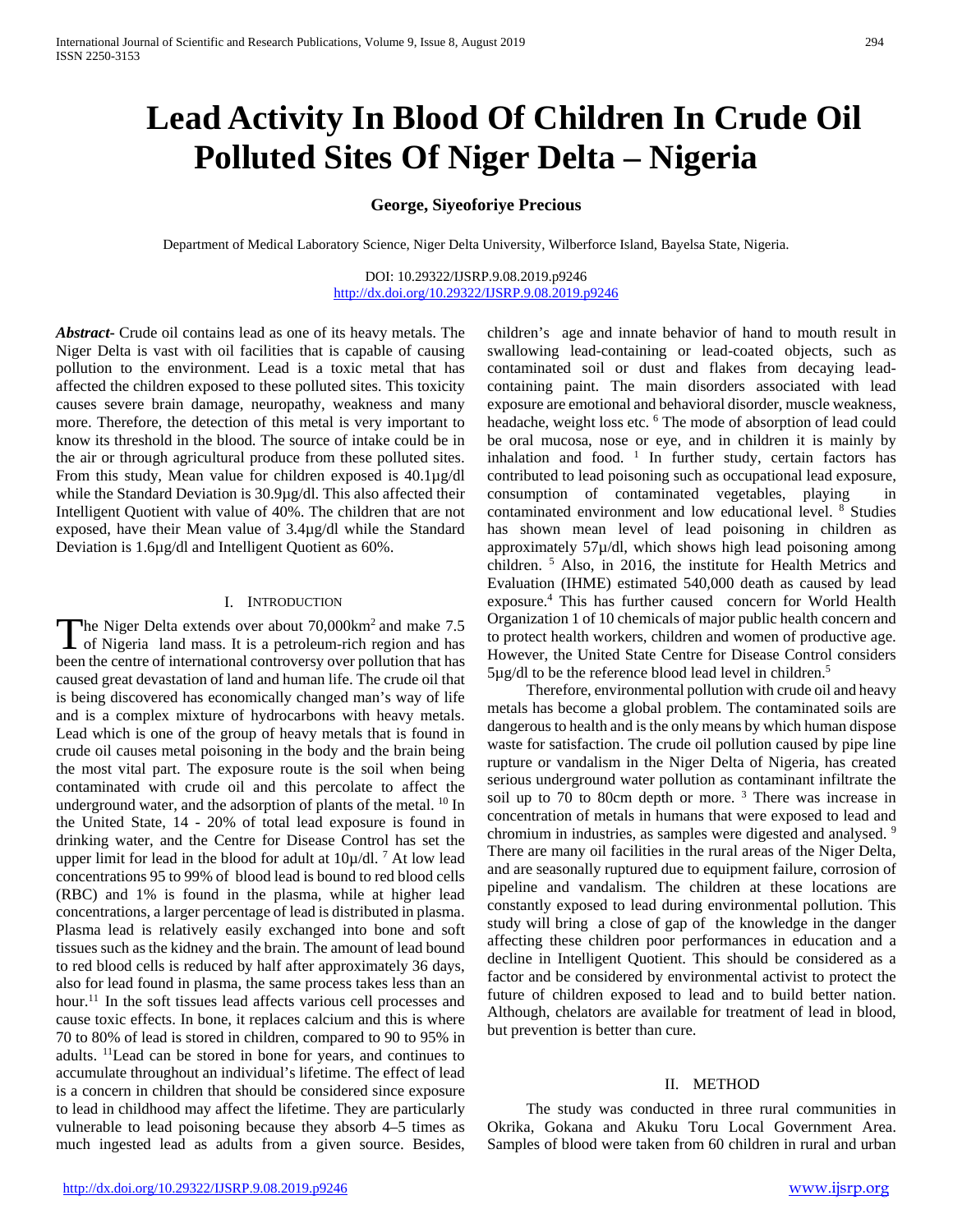areas, between the ages of 2 to 7 years. Children selected from urban areas are free from oil facilities (non exposed), while children from the rural areas are within oil facilities of spilled sites (exposed). The samples were taken to Rivers State University Teaching Hospital for analysis, and comparative study was done in there educational performance. Informed consent were taken from parents of these children before considered for the study. Also, the inclusive criteria were that, no previous lead poisoning case and weakness (anaemia), while the exclusive criteria are those of medical disease. The parents of these children provided relevant information about there children.

 The basic apparatus used for in this study are pyrex glass of 50ml and 100ml, beakers, pipette and Atomic Absorption Spectrophotometer of frequency 100 – 400Hz. The reagents used are Hydrochloric acid (Hcl), Nitric acid (HNO<sub>3</sub>) and Hydrogen peroxide  $(H_2O_2)$ . A standard solution of lead was prepared as stock solution being diluted with 5% HNO<sub>3</sub> solution in distilled water. Reagent black was prepared using the stock solution and 5% HNO3. The Atomic Absorption Spectrophotometer was used to analyse the blood sample. The accuracy being given priority, samples were prepared in duplicate.

 The samples are digested using wet digestion process by adding 5ml of the sample into 10ml of nitric acid in a volumetric flask. It was then placed on a hot plate for temperature increase of about 150<sup>o</sup>C for 2 hours. The blood sample was then filtered and allowed to cooled. After the process of digestion, 10ml of  $H_2O_2$ was added for complete oxidation process and further diluted up to 50ml.

## III. RESULT

 In this study, samples taken from children between the ages of 2 to 7 years is shown in table 1. The mean value for exposed children is 32.6µg/dl and standard deviation to be 14.4µg/dl, and this indicates increase concentration of lead. Also, mean value for the non-exposed is 3.4µg/dl and standard deviation to be 1.6µg/dl. In table 2, shows the percentage Intelligent Quotients of children in school age (5 to 7 years). Performance chart was used to enter children's academic performance gotten from their teachers in school. The children exposed had percentage of 40% and nonexposed had 60% in performance.

## Table 1

## **Mean concentration of lead in children exposed**

|                                 | Exposed | Non-exposed |
|---------------------------------|---------|-------------|
|                                 |         |             |
|                                 |         |             |
| Sample size                     | 30      | 30          |
| Mean $(\mu g/dl)$               | 32.6    | 3.4         |
| Standard deviation $(\mu g/dl)$ | 14.4    | 1.6         |
|                                 |         |             |

-----

Table 2

| Percentage Intelligent Quotient in children |  |
|---------------------------------------------|--|
|---------------------------------------------|--|

|                        | Exposed | Non exposed |
|------------------------|---------|-------------|
| Sample size            | 19      | 19          |
| % Intelligent Quotient | 40      | 60          |
|                        |         |             |

 Figure 1, shows the concentration of lead against the non exposed children. In the graphical presentation, lower concentration was recorded in greater population of the children. Though, slight increase above 5µg/dl was randomly observed among the children. This could be considered as lead from other sources or transport of farm products from polluted rural areas to urban areas, and could be open for further studies. Also, figure 2, shows the increase concentration of greater children exposed to lead, having highest concentration of 60µg/dl with decrease concentration of 4µg/dl. Figure 3, indicates the percentage of Intelligent Quotient in exposed and non exposed children.



**Fig. 1 Concentration of lead in non exposed children sample.**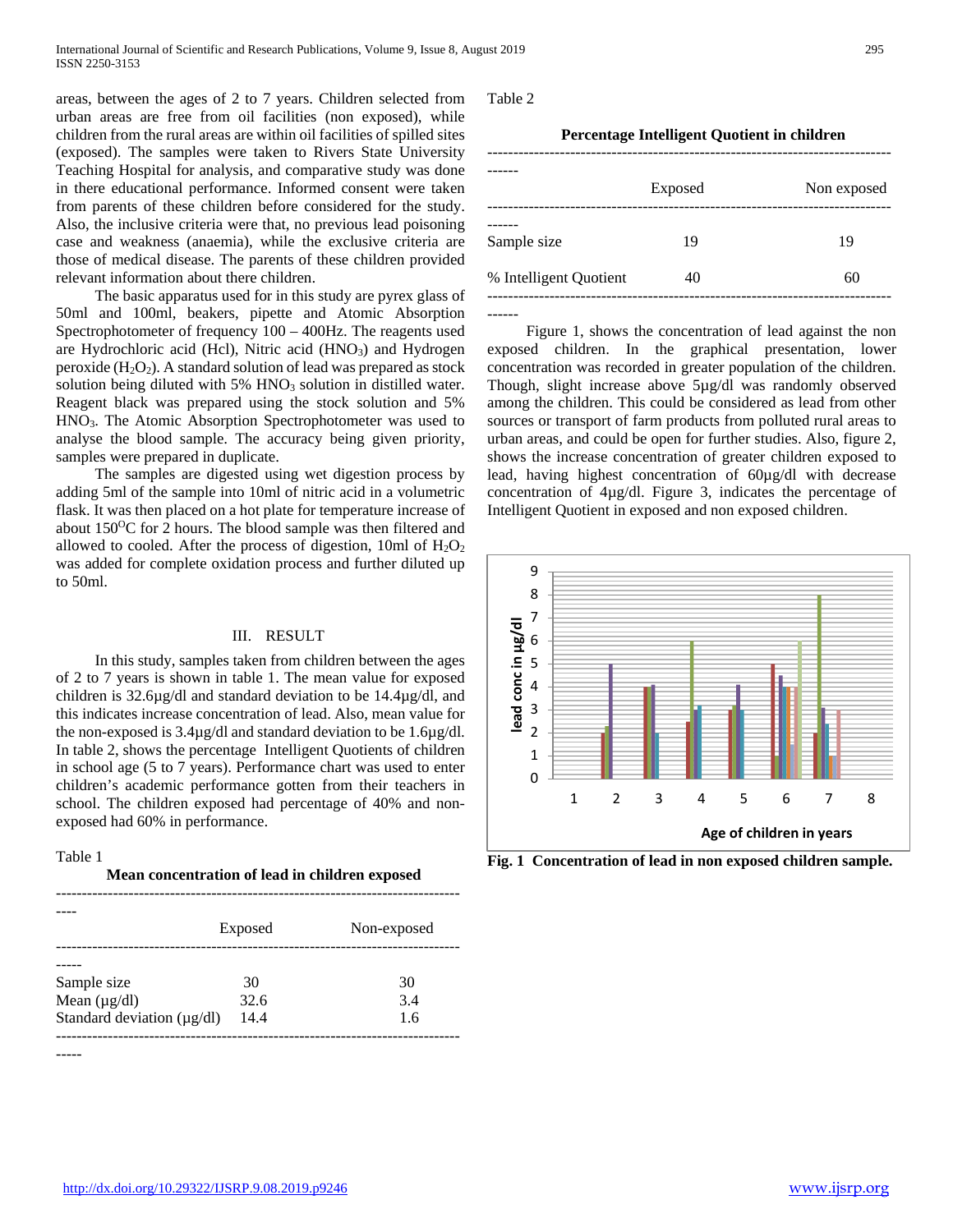

**Fig. 2 Concentration of lead in exposed children sample**



**Fig. 3 Percentage of Intelligent Quotient**

## IV. DISCUSSION

 In this study, the concentration range for lead in exposed children is  $4 - 60 \mu g/d$ l while the mean value is  $32.6\mu g/d$ l. Also for the non-exposed, the range is  $1 - 8 \mu g/d$  while the mean value is 3.4  $\mu$ g/dl. These values are found in children of 2 – 7 years carried out for this study in the rural area of Niger Delta exposed to crude oil spill, and those in the urban area not exposed to crude oil spill.

 Studies have shown that symptoms such as drowsiness, exhaustion, convulsion and coma can occur in high lead concentrations of 100µg/dl and above 13. However, United State Centre for Disease Control considered 5µg/dl to be reference blood level in children <sup>5</sup>. Studies have also shown that lead exposure result from chronic exposure to low lead levels of  $\leq$ 10µg/dl which causes neurological problem in children 3 . Iranian's children were found to have lead poisoning of value 57  $\mu$ g/dl<sup>5</sup>. Yale et al. studied British school children with lead concentration to have significantly lower Intelligent Quotient, reading and spelling score.

 Presently in this study, the factor considered for increase lead in major crude oil polluted sites is pipeline vandalism and facility failure by oil industries. The children in the rural areas closed to these sites are exposed to risk factors. These crude oil contain heavy metals and of which lead is part. This should be a source of concern for the government to stop this menace and to protect the children from being exposed to lead. Also, children lead monitoring in diagnostic centres should be a concern to maintain their health and academic excellence.

## V. CONCLUSION

 The concentration of lead in children's blood in these rural areas of Niger Delta, shows the risk of lead in crude oil polluted sites. This is a potential neurological problem in children and has caused low performance in learning. Government should protect the future of these children by creating awareness of danger in exposure to lead and having regular check in blood lead level in children with preschool and school age.

#### **REFERENCES**

- [1] Abadin, H; Ashizawa, A; Stevens, YW; Lladus, F; Diamond, G; Sage, G et al. (2007). Toxicological profile for Lead. Atlanta: Agency for Toxic Substances and Disease Registry (US).
- [2] Ambrose, TM; Muhammad, AL; Scott, MG (2000). Bone-lead concentration by invivo x-ray fluorencence. Clinical chemistry. 46: 1171-1178.
- [3] Bernard, SM (2003). Should the centre for disease control and prevention's childhood lead poisoning intervention be lowered. American Journal of Public Health. 93: 1253 -1260.
- [4] Christian, R; Claudie, S; Ion, VP; Lucia, GT; Elena, DC; Raluca, S (2012). Assessment of heavy metals content of crude oil contaminated soil. Journal of Science and Arts.4(21): 459-468.
- [5] Institute of Health Metric and Evaluation(IHME) (2007). GBD compare seattle, WA: IHME, University of Washington.
- [6] Keramati, MR; Manavifar, L; Badiee, Z; Sadeghian, MH; Farhangi, H; Mood, MB (2013). Correlation between blood lead concentration and iron deficiency in Iranian children. Nigerian Medical Journal. 54(5):325-28.
- [7] Lin, J; Liu, X; Warg, W; McCauley, L; Pinto-Martin, J; Wang, Y et al. (2012). Blood-lead level and children behavioral and emotional problems. A cohort study. JAMA Paediatrics. 168(8): 737-45.
- [8] Mass, RP; Patch, SC; Morgan, DM; Pandolfo, TT (2005). Reducing lead exposure for drinking water: Recent history and current status Public Health Report. 120(3): 316-21.
- [9] Pele, W; Pawlas, N; Dobrakowshi, M; Kasperczyk, S (2016). Environmental and Socioeconomical factor contributing to elevated blood lead levels in children from industrial area of upper Silesia. Environment Toxicology Chemistry. 35(10):2597-603.
- [10] Perumal, AS and Thangamani, A (2011). Atomic Absorption Spectrophotometric determination of heavy metals lead and chromium levels in human hair of people living in Ketpadi and Yelagini hills of Vellore district. International Journal of Research in Ayurveda and Pharmacy, 2(5): 1568-1570.
- [11] Rossi, E (2008). Low level Environmental lead exposure. A convincing challenge. The Clinical Biochemistry. Review / Australian Association of Clinical Biochemistry. 29(2): 63-70.
- [12] Saraki, T (2000). Biomarker of lead exposure. Industrial Health. 30: 127- 142.